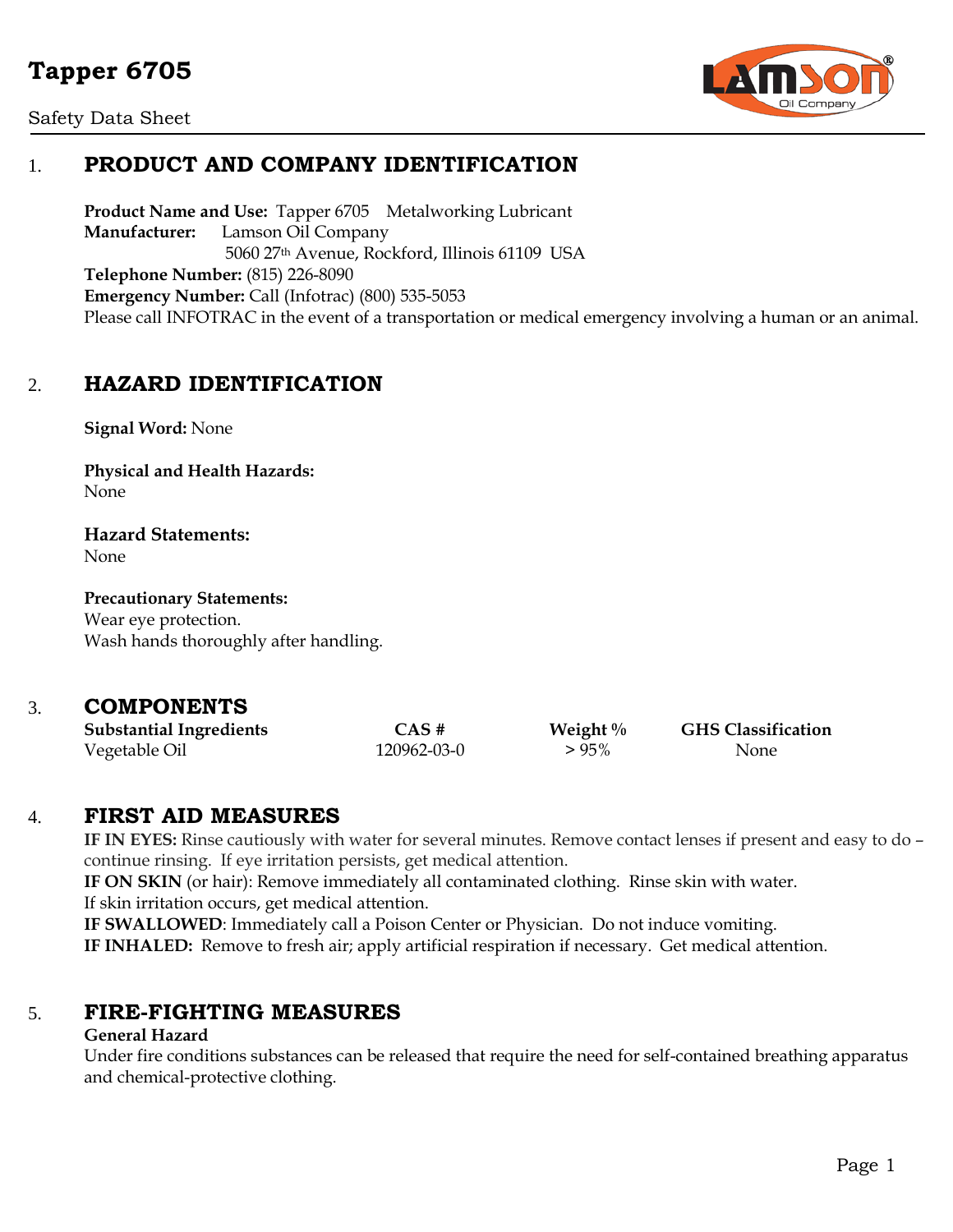# **Tapper 6705**

### Safety Data Sheet



#### **Fire-Fighting**

Keep fire exposed containers cool with water spray. Separate unburning product from fire. Use carbon dioxide, foam, or dry chemical extinguishing media to put out fires.

#### **Unusual Decomposition Products Under Fire Conditions** None

### 6. **ACCIDENTAL RELEASE MEASURES**

**Personal Precautions** Thoroughly wash skin after contact. Take off contaminated clothing and launder before reuse.

#### **Environmental Precautions**

Dike large spills to prevent ingress into sewers. Clean spills with absorbent and store in marked containers for disposal. Rinse area with water to remove slip/fall hazard. Dispose of contents and container in accordance with local regulations.

### 7. **HANDLING AND STORAGE**

#### **Safe Handling and Storage**

Store in a well ventilated place. Keep cool. Do not handle, store, or dispense near open flames or ignition sources. Keep containers inside and out of direct sunlight. Avoid extreme temperatures. Product increases in viscosity as temperature decreases. Warm and mix well before using. Do not reuse containers.

#### **Incompatible Products**

Avoid strong oxidizing and reducing agents.

# 8. **EXPOSURE CONTROL AND PERSONAL PROTECTION**

#### **Ventilation**

Local exhaust is usually sufficient. General exhaust is preferred.

#### **Personal Protection**

Use approved respirator when airborne exposure limits are exceeded. Use chemical resistant gloves to avoid prolonged contact. Wear goggles or safety glasses with splashguards.

#### **Work Place Exposure Guide Lines**

ACGIH has given vegetable oil a TLV of 10 mg/m3. OSHA has given vegetable oil a PEL of 5 mg/m3.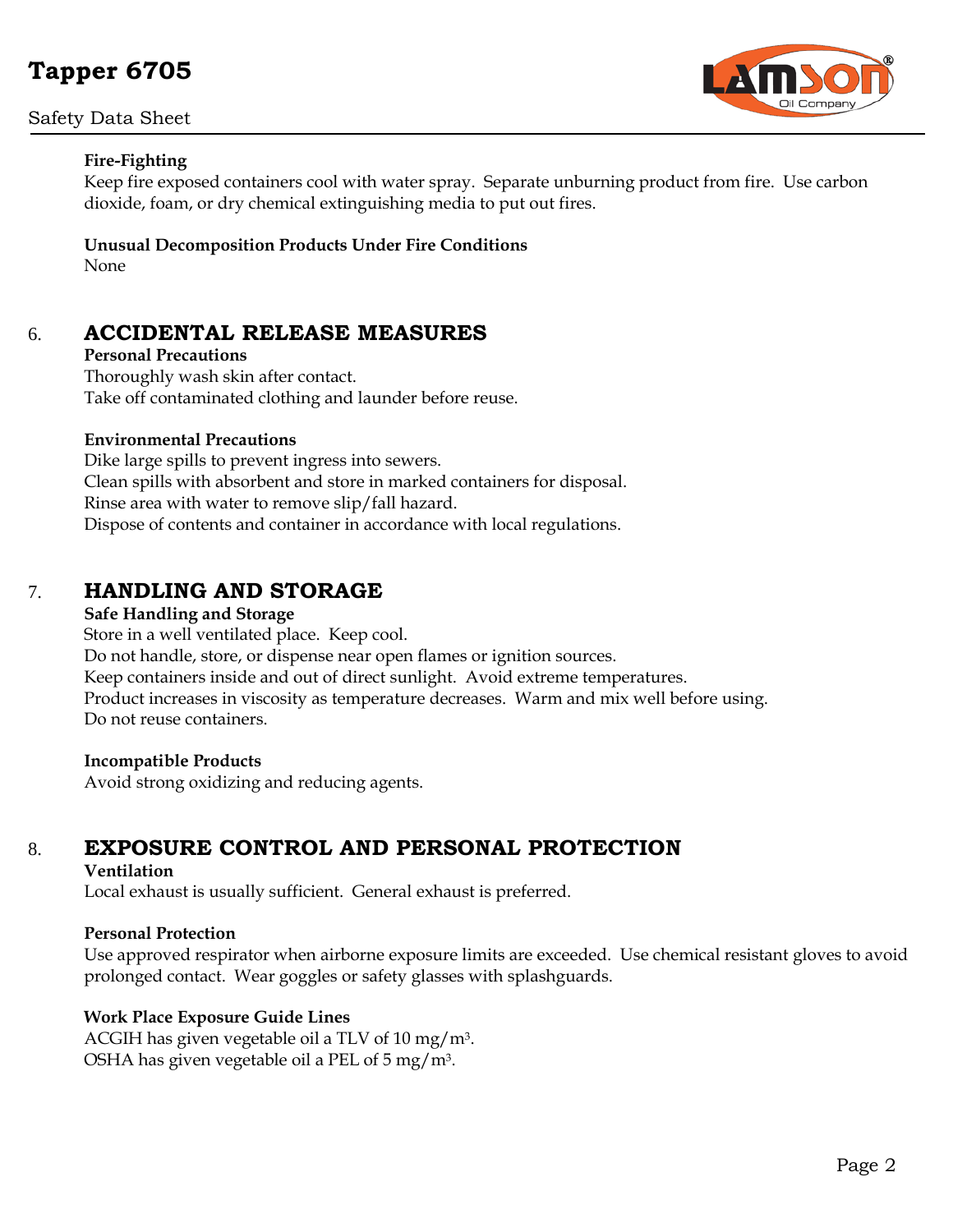Safety Data Sheet



## 9. **PHYSICAL AND CHEMICAL PROPERTIES**

**Boiling Point:**  $> 500 °F$ **Specific Gravity (water =1):** 0.91 **Vapor pressure (mm Hg):** Practically Non-Volatile **Melting Point:** Not Applicable **Vapor Density (Air =1):**  $> 5$ **Evaporation Rate (butyl Acetate=1):** Nearly Zero **Solubility in water:** Insoluble **Reactivity in water:** NIL **Appearance and Odor:** Clear, Light Yellow Liquid; Mild Odor Flash point:  $>500 °F$ Autoignition Temperature: approximately Not Established

**Flammable Limits (volume percent in air):** LEL: Not Established UEL: Not Established

### 10. **STABILITY AND REACTIVITY**

**Stability:** [ ] Unstable [ X ] Stable **Conditions to avoid:** None **Incompatibility (Materials to avoid):** Strong oxidizing and reducing agents. **Hazardous Decomposition Products:** Thermal decomposition may produce oxides of carbon. **Hazardous Polymerization:** [ ] May Occur [ X ] Will Not Occur **Conditions to Avoid:** Not Applicable

# 11. **TOXICOLOGICAL INFORMATION**

This product has minimal toxicity when inhaled, ingested, or when skin or eye contact is made. This product is not expected to cause cancer or to be a skin sensitizer. No data is available to indicate that any ingredient is mutagenic or genotoxic. This product is not expected to cause reproductive or developmental effects. Repeated exposure to the skin may result in possible irritation and dermatitis.

# 12. **ECOLOGICAL INFORMATION**

This product is not classified as a Volatile Organic Compound. This product is not classified as dangerous to aquatic organisms. Please refer to section 6 for accidental release information.

# 13. **DISPOSAL CONSIDERATIONS**

This product is not suitable for disposal by municipal sewers, natural streams or rivers. This product can be incinerated directly in appropriate equipment.